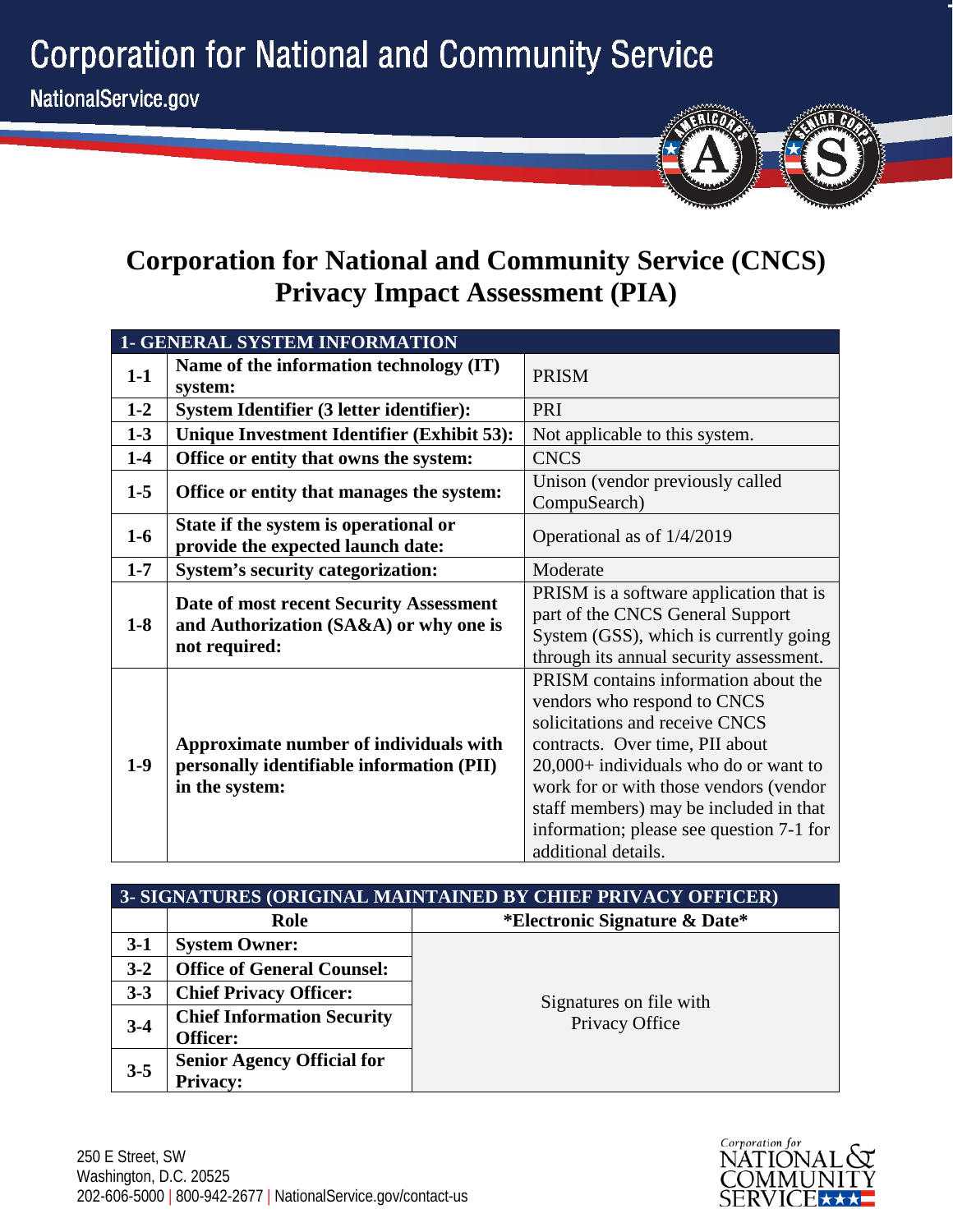|         | <b>4- PIA HISTORY</b>                                                                                                                                                                                                                                                                                                                                                                                                                                                                                                                                                                                                                                                                                                                                                                  |
|---------|----------------------------------------------------------------------------------------------------------------------------------------------------------------------------------------------------------------------------------------------------------------------------------------------------------------------------------------------------------------------------------------------------------------------------------------------------------------------------------------------------------------------------------------------------------------------------------------------------------------------------------------------------------------------------------------------------------------------------------------------------------------------------------------|
| $4 - 1$ | State whether this is the first PIA for the system or an update to a signed PIA.                                                                                                                                                                                                                                                                                                                                                                                                                                                                                                                                                                                                                                                                                                       |
|         | This is the first PIA that CNCS developed for the system.                                                                                                                                                                                                                                                                                                                                                                                                                                                                                                                                                                                                                                                                                                                              |
| $4 - 2$ | If this is an update, describe any major system changes since the last PIA.                                                                                                                                                                                                                                                                                                                                                                                                                                                                                                                                                                                                                                                                                                            |
|         | If this is the first time a PIA is being completed, write Not Applicable.                                                                                                                                                                                                                                                                                                                                                                                                                                                                                                                                                                                                                                                                                                              |
|         | Not Applicable.                                                                                                                                                                                                                                                                                                                                                                                                                                                                                                                                                                                                                                                                                                                                                                        |
|         | <b>5- SYSTEM PURPOSE</b>                                                                                                                                                                                                                                                                                                                                                                                                                                                                                                                                                                                                                                                                                                                                                               |
| $5-1$   | Describe the purpose of the system.                                                                                                                                                                                                                                                                                                                                                                                                                                                                                                                                                                                                                                                                                                                                                    |
|         | CNCS staff use PRISM to manage CNCS's procurement acquisition lifecycle to<br>include planning the contract, developing the requisition, selecting the sources,<br>awarding the contract, managing the delivery (e.g., tracking milestones and<br>payment), and closing out the contract. Among other features, CNCS staff can:<br>Develop templates in PRISM to request the information needed for different<br>types of transactions and the workflow to assure the correct CNCS staff<br>give their approval<br>Upload documents to PRISM and link them to a solicitation or contract file<br>and<br>Add notes to a solicitation or contract file and limit who can see the notes<br>(e.g., a formal price comparison, an informal note to oneself about<br>something in the file). |
|         | PRISM connects to several other systems:<br>System for Award Management (SAM) is a Federal Government owned<br>website that collects information about vendors who want to do business<br>with the Federal Government.<br>beta.SAM.gov (previously FedBizOpps) is a Federal Government owned<br>website where CNCS and other Federal agencies post certain solicitations<br>so vendors can find them.<br>Federal Procurement Data System - Next Generation (FPDS-NG) is a<br>Federal Government owned website where CNCS and other Federal<br>agencies post information about certain awards for transparency purposes.<br>The Bureau of the Fiscal Service Invoice Processing Platform (IPP) is a                                                                                     |

Federal Government owned website that collects invoices from vendors requesting payment from CNCS and other Federal agencies. When IPP receives an invoice for CNCS, (a) IPP notifies PRISM, (b) PRISM notifies the CNCS staff member responsible for that invoice, (c) they approve, reject, or request to change the invoice in IPP, and (d) IPP notifies PRISM about that decision.

- [Momentum](https://www.nationalservice.gov/privacy/privacy-impact-assessments) is CNCS's enterprise-wide financial management (i.e., accounting) system. When PRISM learns from IPP that an invoice has been approved or changed, it tells Momentum where those funds were spent.
- [FedConnect](https://www.fedconnect.net/FedConnect/default.htm) is another Unison run online service. Anyone can visit FedConnect and, without creating an account, view open solicitations from CNCS and other Federal agencies that use PRISM. Vendor staff who do create an account can (1) receive notifications when CNCS updates a solicitation, (2) view CNCS solicitations which are limited to certain

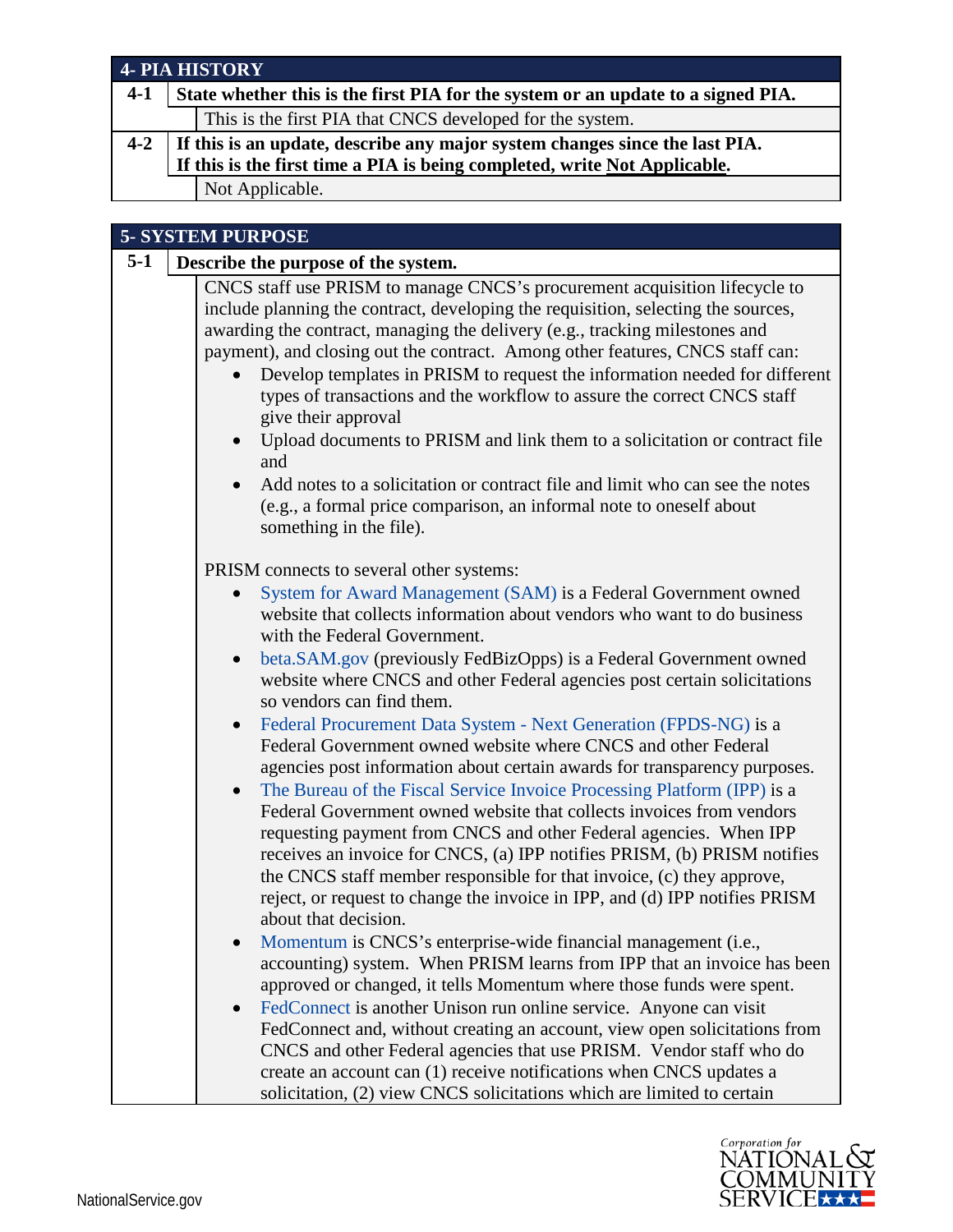| vendors, (3) respond to a CNCS solicitation, and (4) accept a CNCS       |
|--------------------------------------------------------------------------|
| contract. FedConnect also has a messaging system; CNCS staff with        |
| PRISM accounts and vendor staff with FedConnect accounts can send each   |
| other secure messages and attachments about solicitations and contracts. |
| • Unison Shared Services is Unison's General Support System which        |
| provides maintenance and security services to the system.                |

#### **6- INVENTORY OF PII**

**6-1 Provide a list of all the PII included in the system.**

The PII in PRISM includes names, business contact information (e.g., emails, phone numbers, physical addresses), and employment information (e.g., employer, job title, role).

PRISM collects the Taxpayer Identification Number (TIN) for each vendor who registers in SAM. SAM system notifies users that their TIN will be shared with other systems. Even so, some small business owners choose to use their Social Security Number (SSN) as their TIN instead of acquiring a separate TIN for their business. Since the business owners choose to use their SSN as business information, PRISM handles and protects their SSN as business information.

| <b>7- CATEGORIES OF INDIVIDUALS IN THE SYSTEM</b> |  |  |  |  |  |
|---------------------------------------------------|--|--|--|--|--|
|---------------------------------------------------|--|--|--|--|--|

**7-1 Describe the categories of individuals whose PII is in the system and state approximately how many individuals are in each category.**

> PRISM maintains PII about at least one vendor staff member for each vendor who responded to a solicitation, was awarded a contract, or was fulfilling a contract beginning in the fourth quarter of 2018. Over time, there will be PII about 10,000+ individuals in PRISM who fit this category.

The proposals, contracts, and other acquisition documents collected and imputed into PRISM may include PII about additional vendor staff members who may support a contract. For example, a proposal to develop software could include information about the contract manager and the potential software developers. Over time, there will be PII about an additional  $10,000+$  individuals in PRISM who fit this category.

|       | <b>8- INFORMATION IN THE SYSTEM</b>                                                   |
|-------|---------------------------------------------------------------------------------------|
| $8-1$ | For each category of individuals discussed above:                                     |
|       | a. Describe the information (not just PII) collected about that category.             |
|       | b. Give specific details about any PII that is collected.                             |
|       | c. Describe how the information is used.                                              |
|       | Each PRISM account includes the business contact information of one or more of        |
|       | the vendor's staff members (email, address, phone number); this information is        |
|       | collected from SAM, FedConnect, and other communications with the vendor. It          |
|       | may be linked to information about the vendor (e.g., TIN, location, business type, if |
|       | indebted to the Federal Government) and information about any proposals,              |
|       | contracts, and other acquisition documents involving the vendor and CNCS. Those       |
|       | proposals, contracts, and other acquisition documents often include information       |
|       | about additional vendor staff members such as the:                                    |

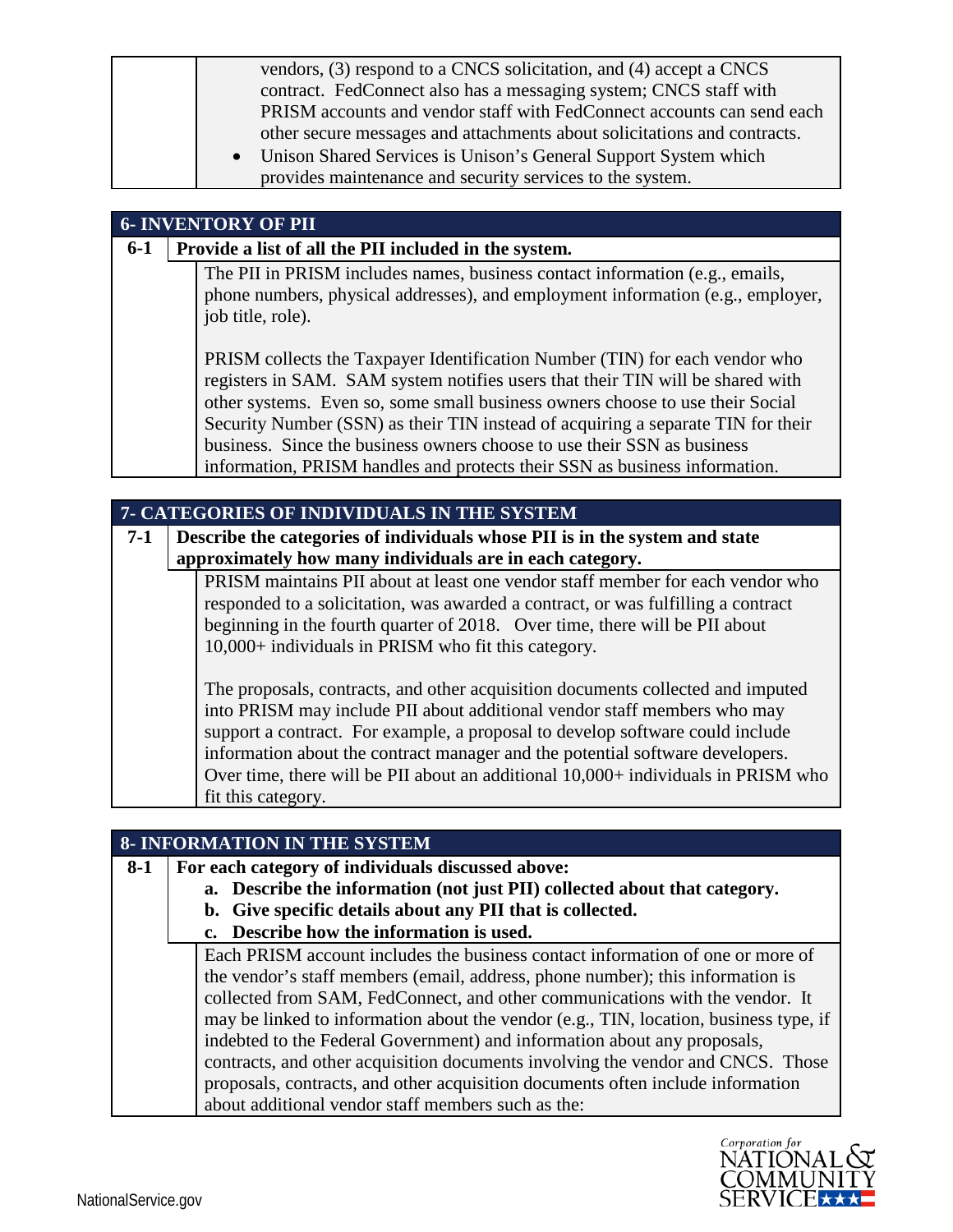|         | business contact information of the individuals who would manage the<br>contract<br>resumes of the individuals who would deliver the solution and                 |
|---------|-------------------------------------------------------------------------------------------------------------------------------------------------------------------|
|         |                                                                                                                                                                   |
|         |                                                                                                                                                                   |
|         | business contact information and references from past clients.                                                                                                    |
|         |                                                                                                                                                                   |
|         | 9- COLLECTIONS OF PII INTO THE SYSTEM                                                                                                                             |
| $9-1$   | Describe for each source of PII in the system:                                                                                                                    |
|         | a. The source.                                                                                                                                                    |
|         | b. What PII comes from that source.                                                                                                                               |
|         | c. How the PII enters the system.                                                                                                                                 |
|         | All PII in PRISM is about vendor staff members and was provided by either the                                                                                     |
|         | individual or another vendor staff member. The PII is entered into PRISM through<br>one of three processes:                                                       |
|         | CNCS staff members receive the PII from outside PRISM (e.g., email) and                                                                                           |
|         | then transcribe it into PRISM or upload the entire document into PRISM                                                                                            |
|         | PRISM imports the PII from SAM or<br>$\bullet$                                                                                                                    |
|         | PRISM imports the PII from FedConnect.<br>$\bullet$                                                                                                               |
| $9 - 2$ | If any PII comes directly from the individual, describe the privacy controls in                                                                                   |
|         | place. If all PII comes from a secondary source, write Not Applicable.                                                                                            |
|         | Not applicable; only authorized CNCS staff members have direct access to PRISM.                                                                                   |
| $9 - 3$ | If PII about an individual comes from a source other than the individual,                                                                                         |
|         | describe:                                                                                                                                                         |
|         | a. Why the PII is collected from the secondary source.                                                                                                            |
|         | b. Why the PII from the secondary source is sufficiently accurate.                                                                                                |
|         | c. If/how the individual is aware that the secondary source will provide their<br>PII.                                                                            |
|         | If all PII about an individual comes directly from the individual, write Not                                                                                      |
|         | Applicable.                                                                                                                                                       |
|         | Vendor staff members are aware that CNCS may (a) obtain their name, business                                                                                      |
|         | contact information, and other employment-related information in the course of a                                                                                  |
|         | proposal or contract and (b) store it in the system used to manage acquisitions.                                                                                  |
|         |                                                                                                                                                                   |
|         | SAM is the system where all vendors must register to work with the Federal                                                                                        |
|         | Government. SAM electronically provides to PRISM the name and business                                                                                            |
|         | contact information of the vendor staff member who registered the vendor along<br>with information about the vendor such as their TIN and whether they are barred |
|         | from working with the Federal Government. The safeguards that help assure this                                                                                    |
|         | PII is accurate are described in the SAM PIA located at:                                                                                                          |
|         | https://www.gsa.gov/reference/gsa-privacy-program/privacy-impact-assessments-                                                                                     |
|         | PIA.                                                                                                                                                              |
|         |                                                                                                                                                                   |
|         | Vendors who want to work with CNCS must also register with FedConnect. Once                                                                                       |
|         |                                                                                                                                                                   |
|         |                                                                                                                                                                   |
|         | (https://www.fedconnect.net/) includes a tutorial that explains what information                                                                                  |
|         |                                                                                                                                                                   |
|         | should be provided to FedConnect and how it will be used once collected. The<br>FedConnect registration page has a link to the terms and conditions of the system |
|         | registered, they can use FedConnect to send PRISM responses to solicitations and<br>messages which may contain PII. The FedConnect home page                      |

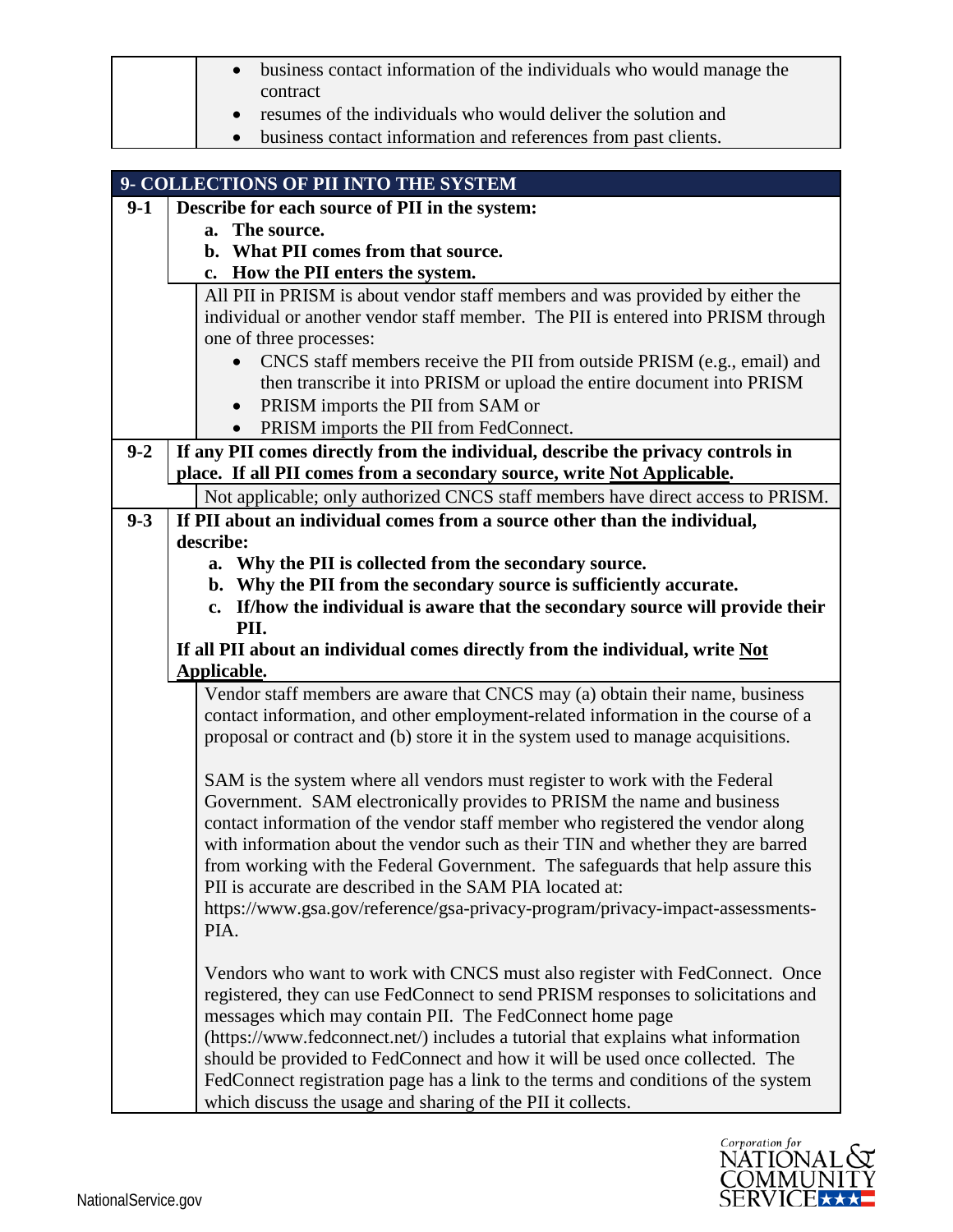| $9 - 4$ | If any collections of PII into the system are subject to the Paperwork Reduction<br>Act (PRA), identify the Office of Management and Budget (OMB) Control |
|---------|-----------------------------------------------------------------------------------------------------------------------------------------------------------|
|         | Number for the collection. If the system does not implicate the PRA, write Not                                                                            |
|         | Applicable.                                                                                                                                               |
|         | Not Applicable; the collections do not require an OMB Control Number.                                                                                     |
| $9 - 5$ | If any collections of PII into the system are subject to an agreement, describe                                                                           |
|         | those agreements. If no agreements are relevant, write Not Applicable.                                                                                    |
|         | Through the following agreements, PII is or will be collected into PRISM:                                                                                 |
|         | a. An Interconnection Security Agreement (ISA) between CNCS and Unison                                                                                    |
|         | because Unison hosts and maintains PRISM.                                                                                                                 |
|         | b. An ISA between CNCS and Unison regarding FedConnect.                                                                                                   |
|         | c. An ISA between CNCS and Unison regarding Unison Shared Services.                                                                                       |
|         | d. An ISA between CNCS and CGI Federal regarding Momentum.                                                                                                |
|         | e. A Memorandum of Understanding (MOU) between CNCS and the General                                                                                       |
|         | Services Administration (GSA) regarding SAM.                                                                                                              |
|         | A MOU between CNCS and GSA regarding beta. SAM.gov.<br>f.                                                                                                 |
|         | A MOU between CNCS and GSA regarding FSDS-NG.<br>g.                                                                                                       |
|         | h. A MOU between CNCS and the U.S. Department of Treasury, Bureau of                                                                                      |
|         | the Fiscal Service regarding IPP.                                                                                                                         |

|        |                | <b>10- SYSTEM ACCESS</b>                                                          |
|--------|----------------|-----------------------------------------------------------------------------------|
| $10-1$ |                | Separately describe each category of individuals who can access the system along  |
|        | with:          |                                                                                   |
|        | $a_{\cdot}$    | What PII they can access (all or what subset).                                    |
|        | $\mathbf{b}$ . | Why they need that level of access.                                               |
|        | $c_{\bullet}$  | How they would request and receive that access.                                   |
|        | d.             | How their access is reduced or eliminated when no longer necessary.               |
|        |                | Approximately 15 CNCS authorized contract specialists and officers have access to |
|        |                | PII on all vendors collected through PRISM. Those designated contract specialists |
|        |                | and officers decide which CNCS personnel shall have access to the PII regarding a |
|        |                | solicitation or contract.                                                         |
|        |                |                                                                                   |
|        |                | Approximately 61 other authorized CNCS staff members whom are associated with     |
|        |                | the acquisitions process have authorized access to different segments of PRISM.   |
|        |                | Those CNCS staff members may be responsible for completing requisition            |
|        |                | requests, analyzing the budget, or approving purchases.                           |
|        |                |                                                                                   |
|        |                | Approximately 20 Unison staff members have authorized access to CNCS              |
|        |                | information within PRISM to help manage the system. The Unison Shared             |
|        |                | Services System Security Plan (SSP) specifies the level of access and privilege   |
|        |                | level each Unison staff member receives based on their role.                      |

|             | <b>11- PII SHARING</b>                                                 |  |
|-------------|------------------------------------------------------------------------|--|
| $\mid$ 11-1 | Separately describe each entity that receives PII from the system and: |  |
|             | a. What PII is shared.                                                 |  |
|             | b. Why PII is shared.                                                  |  |
|             | c. How the PII is shared (what means/medium).                          |  |
|             | d. The privacy controls to protect the PII while in transit.           |  |

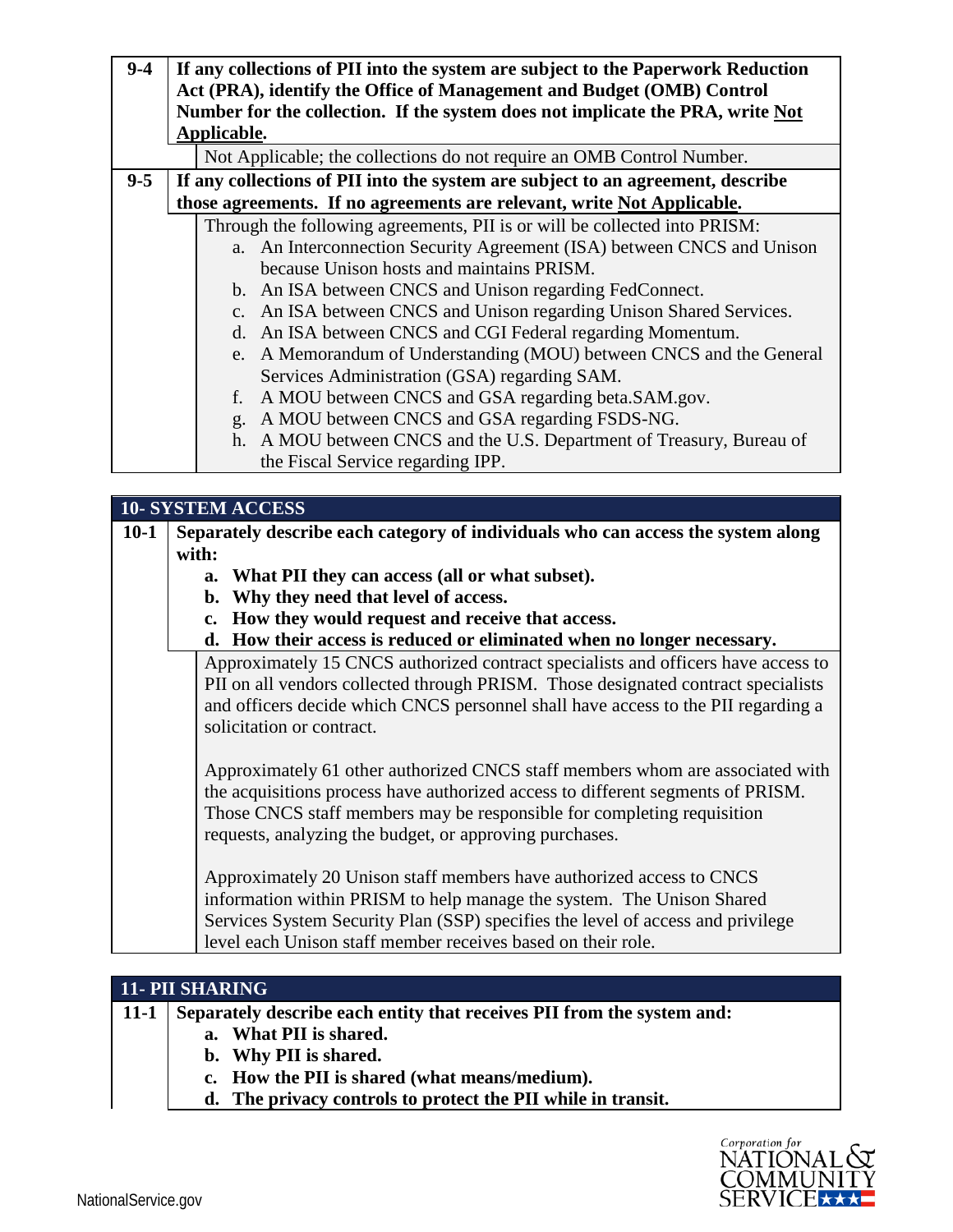| e. The privacy controls to protect the PII once received.                        |
|----------------------------------------------------------------------------------|
| Any agreements controlling that PII.<br>f.                                       |
| If PII is not shared outside the system, write Not Applicable.                   |
| PRISM electronically connects to IPP, Momentum, beta.SAM.gov, SAM, and           |
| FPDS-NG, but PRISM does not share any PII about vendors staff members with       |
| those other systems.                                                             |
|                                                                                  |
| PRISM electronically connects to FedConnect to enable CNCS and vendor staff      |
| members to send and receive secure communications about a solicitation or award. |
| These communications could include any of the PII described in 8-1. FedConnect   |
| is designed so only one vendor staff member should have access to information    |
| about that vendor. The privacy policy for FedConnect is located at               |
| https://www.fedconnect.net/FedConnect/marketing/privacy.htm. CNCS also has an    |
| ISA with Unison which discusses the privacy and security requirements that must  |
| be in place to retain this connection.                                           |
|                                                                                  |
| All communications to and from PRISM are protected via either AES-256            |
| encryption or TLS v1.2 encryption over HTTPS.                                    |

## **12- PRIVACY ACT REQUIREMENTS**

**12-1 If the system creates one or more systems of records under the Privacy Act of 1974:**

- **a. Describe the retrieval that creates each system of records.**
- **b. State which authorities authorize each system of records.**
- **c. State which system of records notices (SORN) applies to each system of records.**

**If the system does not create a system of records, write Not Applicable.**

Not applicable.

# **13- SAFEGUARDS**

| $13-1$ | Describe the technical, physical, and administrative safeguards that protect the                                                                                                                                                                                                                                                                                                                               |
|--------|----------------------------------------------------------------------------------------------------------------------------------------------------------------------------------------------------------------------------------------------------------------------------------------------------------------------------------------------------------------------------------------------------------------|
|        | PII in the system.                                                                                                                                                                                                                                                                                                                                                                                             |
|        | PRISM is a FedRAMP authorized cloud-based software as a service (SaaS)<br>application with a Federal Information Processing Standard (FIPS) 199<br>categorization of Moderate. A comprehensive security plan helps protect PRISM<br>from potential attackers, unauthorized connections, system flaws, and other<br>vulnerabilities.                                                                            |
|        | Every year, PRISM undergoes a complete assessment of all security requirements<br>listed in NIST Special Publication 800-53, Revision 4, Security and Privacy<br>Controls for Federal Information Systems and Organizations; any unmet<br>requirements are tracked and reviewed on a regular basis.                                                                                                            |
|        | PRISM also undergoes continuous monitored consistent with NIST SP 800-137,<br>Information Security Continuous Monitoring for Federal Information Systems and<br>Organizations. Scanners autonomously review system activities for potential<br>attacks. Regular and ad hoc system scans search for potential vulnerabilities.<br>Unison's authorized staff members regularly review audit logs which capture a |

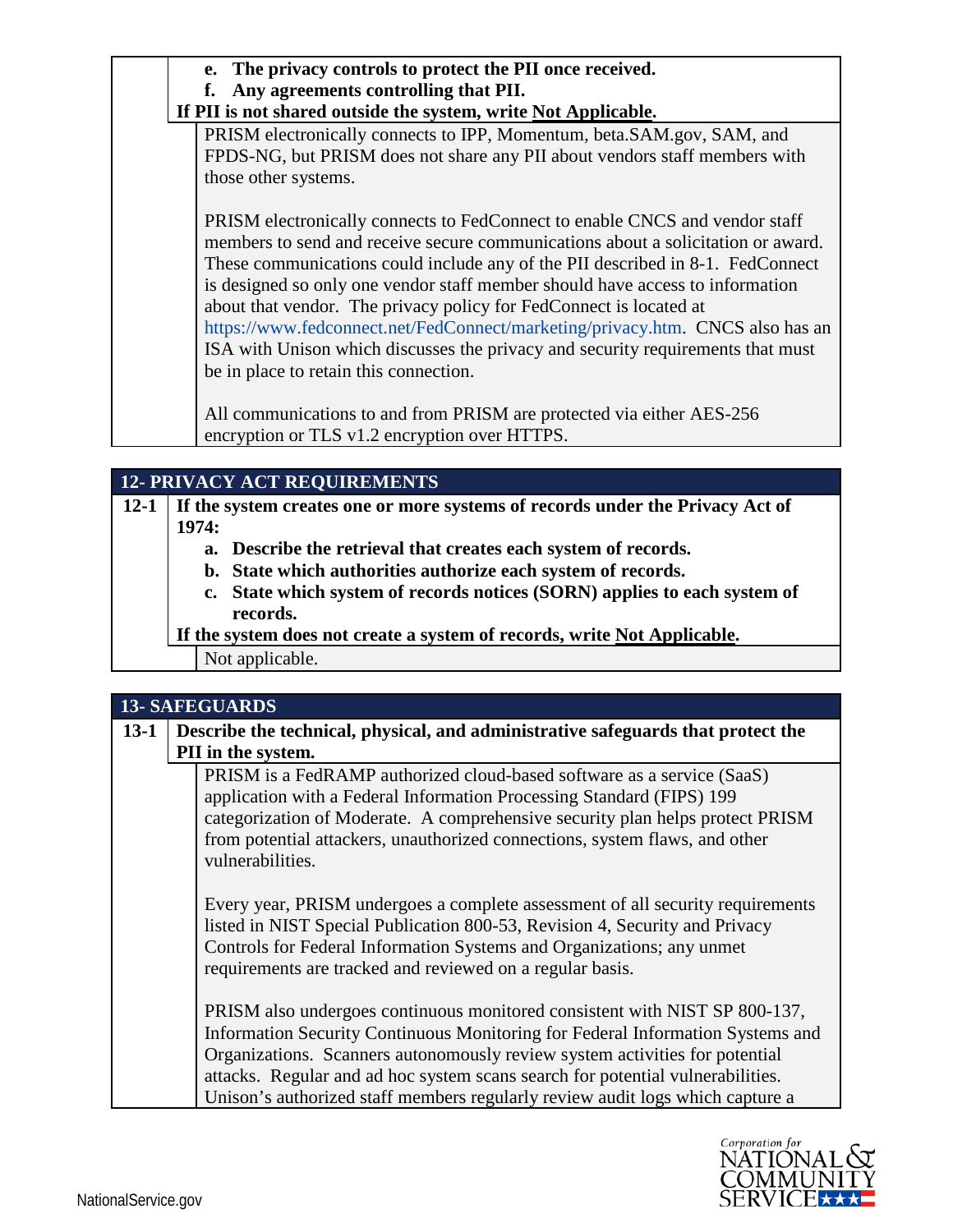broad range of system activities including changes to the data, changes to a user's access, and login attempts. Unison's authorized staff members receive the least amount of PRISM access needed based on their role. Unison's authorized staff members regularly review whether that level of access remains necessary. All authorized Unison staff members and contractors sign a rules of behavior document and non-disclosure agreement before receiving that access, plus regularly complete an IT Security Awareness Training. Those with elevated system access also regularly complete a Privilege Administrators Training. Controls regarding CNCS staff members with access to PRISM are described in the General Support System PIA. PRISM's physical servers reside in a secure facility and are regularly checked to assure the individuals who have access to those servers require access. PRISM has an incident response plan which establishes how all CNCS and Unison staff members should identify, contain, eradicate, and recover from an information security incident. Key staff members sporadically complete a table top exercise to practice that plan. All communications to or from PRISM are protected via either AES-256

encryption or TLS v1.2 encryption over HTTPS.

| 14- DATA ACCURACY, ACCESS, AMENDMENT, AND CONTROL |  |                                                                                                                                                                                                                                                                                                            |
|---------------------------------------------------|--|------------------------------------------------------------------------------------------------------------------------------------------------------------------------------------------------------------------------------------------------------------------------------------------------------------|
| $14-1$                                            |  | Describe the steps taken to ensure PII is sufficiently accurate, relevant, current,                                                                                                                                                                                                                        |
|                                                   |  | and complete.                                                                                                                                                                                                                                                                                              |
|                                                   |  | All PII inputted into PRISM is originally sourced from a vendor staff member who<br>provides PII about themselves or another vendor staff member.                                                                                                                                                          |
|                                                   |  | Any vendor staff members whose name and business contact information were<br>transferred from FedConnect or SAM to PRISM can login to their FedConnect or<br>SAM account at any time and update their PII; within a short amount of time<br>PRISM receives the new information and updates their account.  |
|                                                   |  | PRISM frequently checks whether the PII in FedConnect and SAM are different,<br>then informs CNCS so they can investigate the discrepancy.                                                                                                                                                                 |
| $14 - 2$                                          |  | Describe how an individual could view, correct, update, or ask to amend their PII.                                                                                                                                                                                                                         |
|                                                   |  | Any vendor staff member could contact a CNCS contract specialist or the CNCS<br>Privacy Office regarding inaccurate PII, but CNCS's ability to modify the PII<br>depends on its purpose. For example, CNCS may not be allowed to change a<br>proposal after submission because it contains inaccurate PII. |
| $14-3$                                            |  | Describe how an individual could control what PII about themselves is included in                                                                                                                                                                                                                          |
|                                                   |  | the system or how it is used. Also describe how those decisions could affect the                                                                                                                                                                                                                           |
|                                                   |  | individual.                                                                                                                                                                                                                                                                                                |
|                                                   |  | Each vendor can decide what PII they want to include about their staff; if a vendor                                                                                                                                                                                                                        |
|                                                   |  | staff member does not want their PII listed in PRISM, the vendor could list                                                                                                                                                                                                                                |
|                                                   |  | someone else or decide not to contract with CNCS.                                                                                                                                                                                                                                                          |